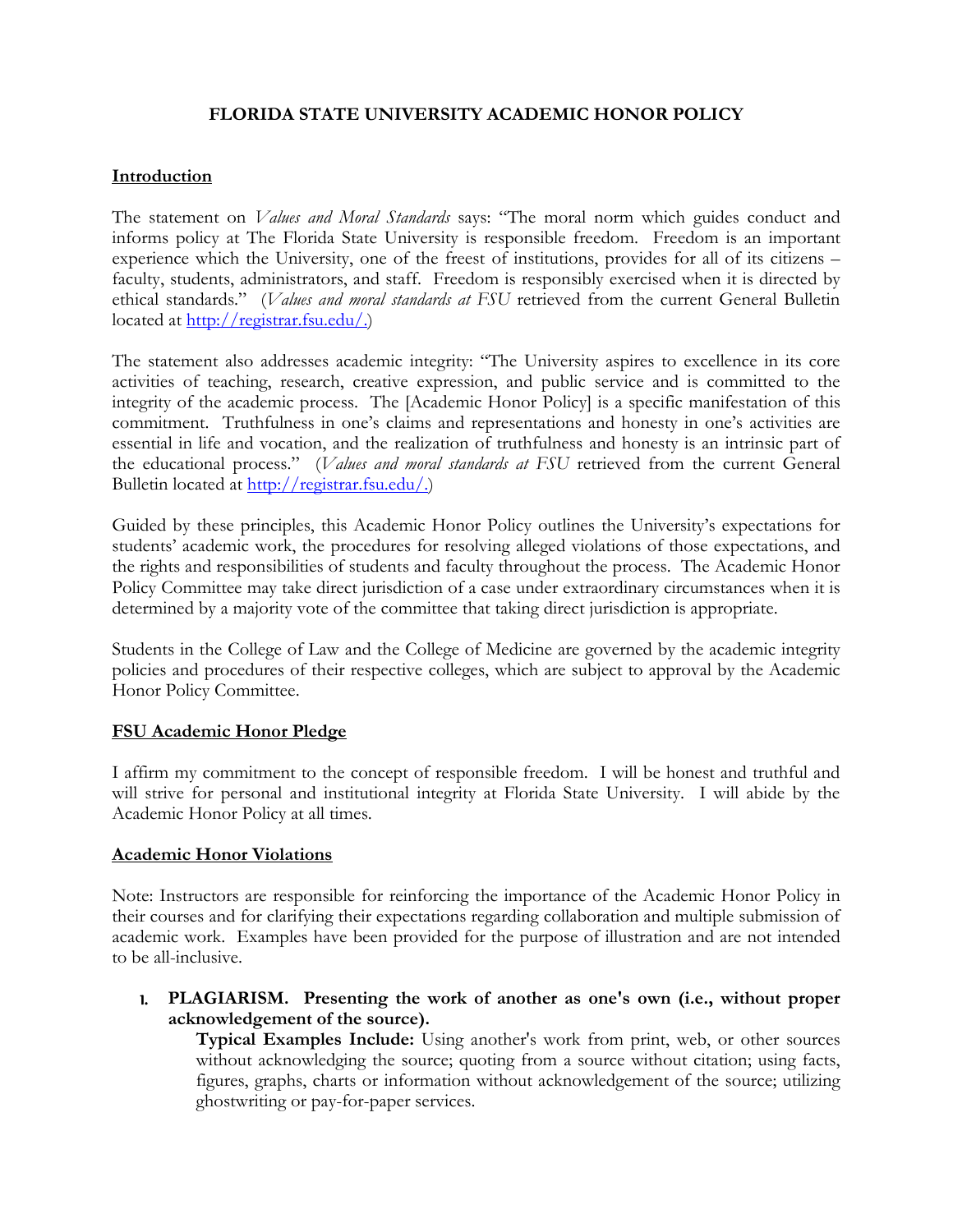2. **CHEATING. Improper access to or use of any information or material that is not specifically condoned by the instructor for use in the academic exercise.** 

**Typical Examples Include:** Copying from another student's paper or receiving unauthorized assistance during a quiz, test or examination; using books, notes or other devices (e.g., calculators, cell phones, or computers) when these are not authorized; procuring without authorization a copy of or information about an examination before the scheduled exercise; unauthorized collaboration on exams.

## 3. **UNAUTHORIZED GROUP WORK. Unauthorized collaborating with others.**

**Typical Examples Include:** Working with another person or persons on any activity that is intended to be individual work, where such collaboration has not been specifically authorized by the instructor.

4. **FABRICATION, FALSIFICATION, AND MISREPRESENTATION. Unauthorized altering or inventing of any information or citation that is used in assessing academic work.** 

**Typical Examples Include:** Inventing or counterfeiting data or information; falsely citing the source of information; altering the record of or reporting false information about practicum or clinical experiences; altering grade reports or other academic records; submitting a false excuse for a class absence or tardiness in a scheduled academic exercise; lying to an instructor to increase a grade.

5. **MULTIPLE SUBMISSION. Submitting the same academic work (including oral presentations) for credit more than once without instructor permission. It is each instructor's responsibility to make expectations regarding incorporation of existing academic work into new assignments clear to the student in writing by the time assignments are given.**

**Typical Examples Include:** Submitting the same paper for credit in two courses without instructor permission; making minor revisions in a credited paper or report (including oral presentations) and submitting it again as if it were new work.

6. **ABUSE OF ACADEMIC MATERIALS. Intentionally damaging, destroying, stealing, or making inaccessible library or other academic resource material.** 

**Typical Examples Include:** Stealing or destroying library or reference materials needed for common academic purposes; hiding resource materials so others may not use them; destroying computer programs or files needed in academic work; stealing, altering, or intentionally damaging another student's notes or laboratory experiments. (*This refers only to abuse as related to an academic issue.)*

7. **COMPLICITY IN ACADEMIC DISHONESTY. Intentionally helping another to commit an act of academic dishonesty.** 

**Typical Examples Include:** Knowingly allowing another to copy from one's paper during an examination or test; distributing test questions or substantive information about the material to be tested before a scheduled exercise; deliberately furnishing false information.

8. **ATTEMPTING to commit any offense as outlined above.** 

### **Student Rights**

Students have the following important due process rights, which may have an impact on the appellate process: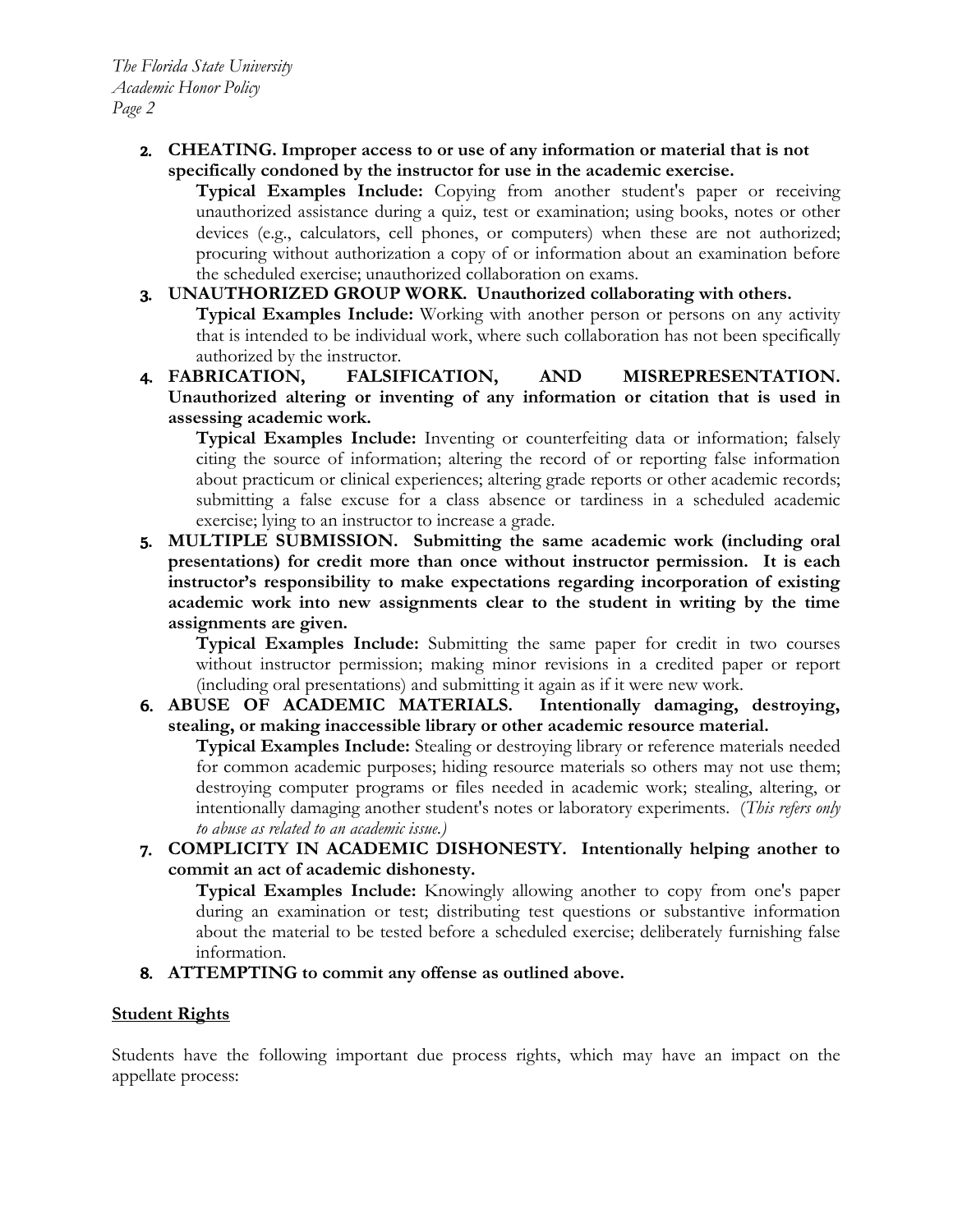- 1. to be informed of all alleged violation(s), to receive the complaint in writing (except in a Step 1 agreement, described in the Procedures Section, where the signed agreement serves as notice) and to be given access to all relevant materials pertaining to the case.
- 2. to receive an impartial hearing in a timely manner where the student will be given a full opportunity to present information pertaining to the case.

Students are also accorded the following prerogatives:

- 1. when possible, to discuss the allegations with the instructor.
- 2. privacy, confidentiality, and personal security.
- 3. to be assisted by an advisor who may accompany the student throughout the process but may not speak on the student's behalf.
- 4. to choose not to answer any question that might be incriminating.
- 5. to contest the sanctions of a first-level agreement and to appeal both the decision and sanctions of an Academic Honor Hearing.

The student has the right to continue in the course in question during the entire process. Once a student has received notice that he/she is being charged with an alleged violation of the Academic Honor Policy, or when a student has been found "responsible" for an Academic Honor Policy violation, the student is not permitted to withdraw or drop the course. Should no final determination be made before the end of the term, the grade of "Incomplete" will be assigned until a decision is made.

Students should contact the Dean of Students Department for further information regarding their rights.

### **Procedures for Resolving Cases**

**Step 1.** Throughout the Step 1 process, the instructor has the responsibility to address academic honor allegations in a timely manner, and the student has the responsibility to respond to those allegations in a timely manner. For assistance with the Academic Honor Policy, students should consult the Dean of Students Department and instructors should consult the Office of the Vice President for Faculty Development and Advancement.

If a student observes a violation of the Academic Honor Policy, he or she should report the incident to the instructor of the course. When an instructor believes that a student has violated the Academic Honor Policy in one of the instructor's classes, the instructor must first contact the Office of the Vice President for Faculty Development and Advancement to discover whether the student has a prior record of academic dishonesty in order to determine whether to proceed with a Step 1 agreement. The instructor must also inform the department chair or dean. (Teaching assistants must seek guidance from their supervising faculty member and adjunct instructors must seek guidance from their department chair.) However, faculty members or others who do not have administrative authority for enforcing the Academic Honor Policy should not be informed of the allegation, unless they have established a legitimate need to know. If pursuing a [Step 1 Agreement](http://fda.fsu.edu/content/download/21142/136635/AHPStep1PDFfillin12-13.pdf) is determined to be possible, the instructor shall discuss the evidence of academic dishonesty with the student and explore the possibility of a [Step 1 Agreement.](http://fda.fsu.edu/content/download/21142/136635/AHPStep1PDFfillin12-13.pdf) Four possible outcomes of this discussion may occur: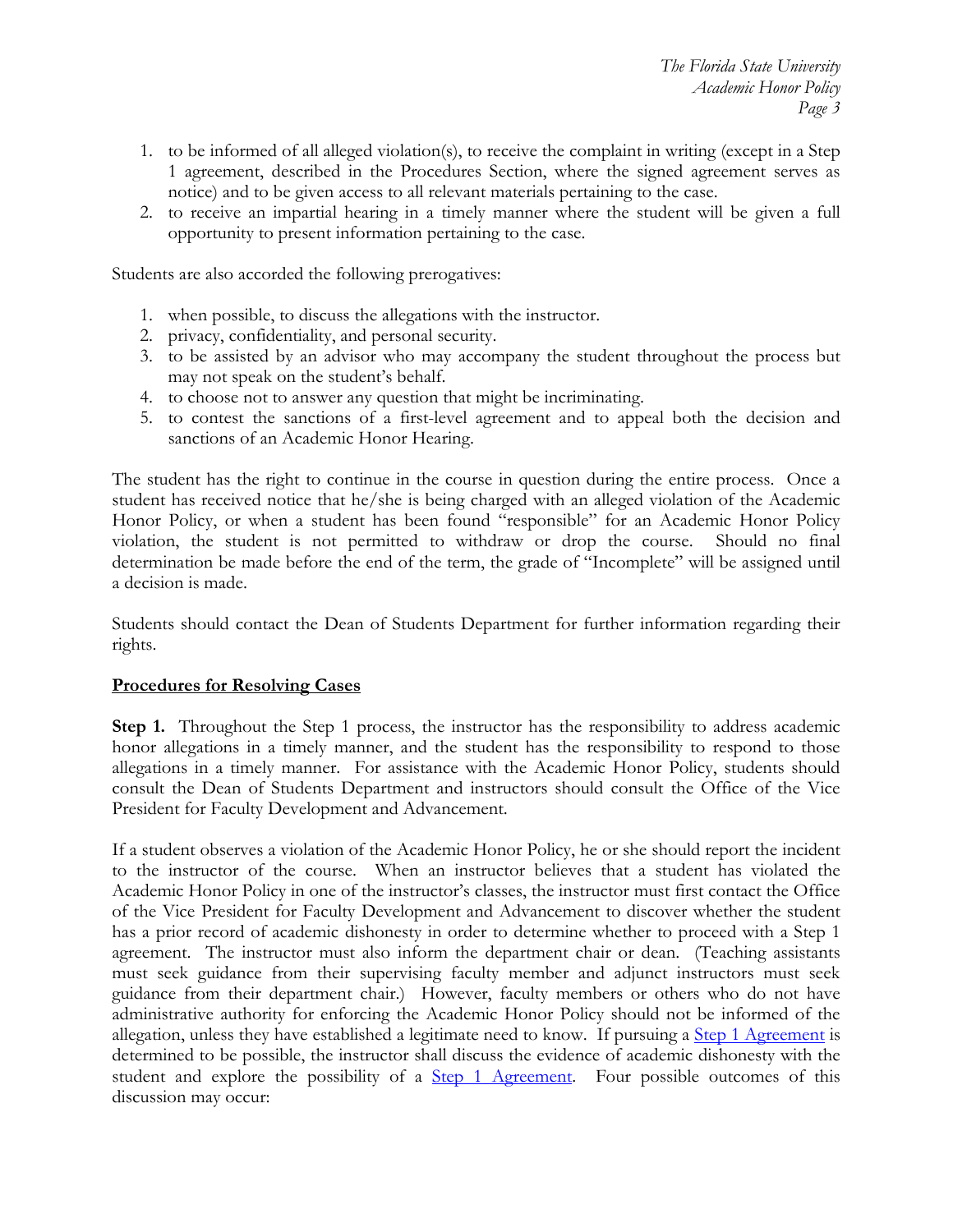- 1. If the charge appears unsubstantiated, the instructor will drop the charge, destroy the documentation, and no record of academic dishonesty will be created. The instructor should make this decision using the "preponderance of the evidence" standard.
- 2. The student may accept responsibility for the violation and accept the academic sanction proposed by the instructor. In this case, the agreement involving an academic penalty must be put in writing and signed by both parties on the "Academic Honor Policy Step 1 [Agreement"](http://fda.fsu.edu/content/download/21142/136635/AHPStep1PDFfillin12-13.pdf) form, which must then be sent to the Dean of Students Department. This agreement becomes a confidential student record of academic dishonesty and will be removed from the student's file five years from the date of the final decision in the case. Any grade imposed as the result of an academic sanction will remain on the student's transcript indefinitely and will not be subject to course drop or withdrawal.
- 3. The student may accept the responsibility for the violation, but contest the proposed academic sanction. In this circumstance, the instructor must submit the ["Academic Honor](http://fda.fsu.edu/content/download/21145/136644/AHPReftoSancPDFFillin.pdf) Policy Referral [to Contest Sanction"](http://fda.fsu.edu/content/download/21145/136644/AHPReftoSancPDFFillin.pdf) form along with supporting documentation to the Office of the Vice President for Faculty Development and Advancement. The student's written statement must demonstrate specific reasons why the proposed sanction is extraordinarily disproportionate to the offense committed for any change to occur in the sanction. The Vice President for Faculty Development and Advancement (or designee) will review the submitted written documentation to determine whether the proposed sanction should be imposed. The Vice President (or designee) may affirm or modify the sanction as appropriate. The decision that results from this review is final.
- 4. The student may deny responsibility. In this circumstance, the instructor submits the "Academic Honor [Policy Hearing Referral"](http://fda.fsu.edu/content/download/21149/136662/AHPHearRefPDFfillin.pdf) form along with supporting documentation to the Office of the Vice President for Faculty Development and Advancement for an Academic Honor Policy Hearing. The student is issued a letter detailing the charges within ten class days of the receipt of the referral, and the schedule for the hearing will be set as soon as possible and within 90 days from the date of the letter. These timelines may be modified in unusual circumstances. Unless all parties agree, the hearing will not be held any sooner than 7 class days from the student's receipt of the charge letter. The process then proceeds to Step 2.

If the student is found to have a prior record of academic dishonesty or the serious nature of the allegations merits a formal hearing, the instructor must refer the matter to Step 2 for an Academic Honor Policy Hearing by submitting the "Academic Honor [Policy Hearing Referral"](http://fda.fsu.edu/content/download/21149/136662/AHPHearRefPDFfillin.pdf) form and appropriate documentation to the Office of the Vice President for Faculty Development and Advancement.

Allegations of academic dishonesty involving a graduate student engaged in any phase of the preliminary or comprehensive examination, thesis, or dissertation will be treated as egregious and will be resolved through the Step 2 process, in which the major professor will serve as the "instructor" under the hearing procedures. The Vice President for Faculty Development and Advancement and the student's academic dean, (as well as the Vice President for Research in cases involving grant-funded research), should be informed as soon as possible of all such allegations. The decision regarding whether to submit a hearing referral will be made by a committee consisting of the department chair and two faculty members appointed by the academic dean, one of whom should be the student's committee member serving as the University representative (if one has been identified), excluding the major professor. In rendering its decision, this committee should review all available information and consult with the major professor and the academic dean.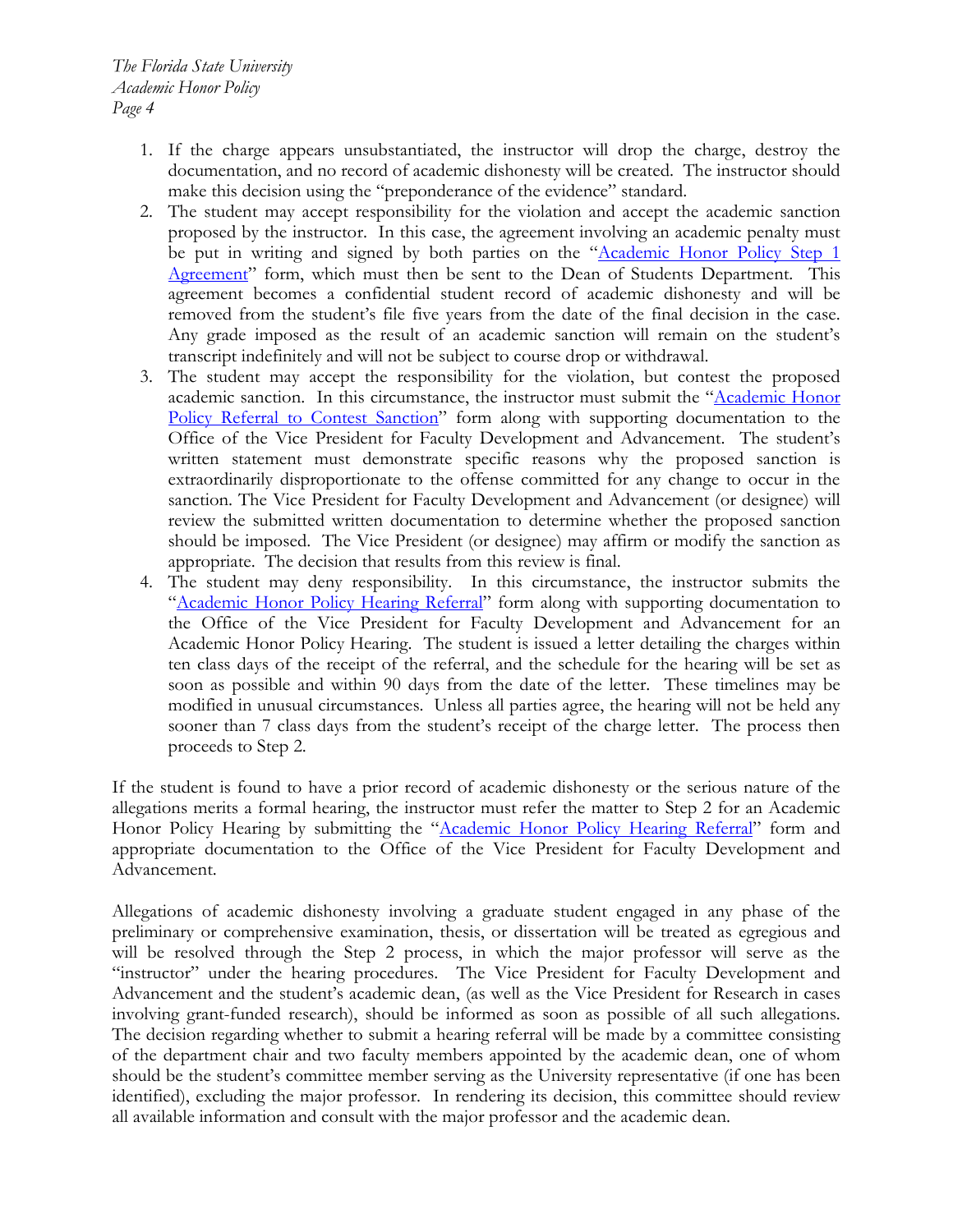**Step 2**. Academic Honor Policy Hearing. A panel consisting of five members shall hear the case. The panel shall include: one faculty member appointed by the dean from the unit in which the academic work is conducted; one faculty member appointed by the Vice President for Faculty Development and Advancement who is not from that unit; and two students appointed through procedures established by the Dean of Students Department. The panel shall be chaired by the Vice President for Faculty Development and Advancement (or designee), who votes only in case of a tie.

The hearing will be conducted in a non-adversarial manner with a clear focus on finding the facts within the academic context of the academic work. The student is presumed innocent going into the proceeding. After hearing all available and relevant information from the student and the instructor, the panel determines whether or not to find the student responsible for the alleged violation using the "preponderance of the evidence" standard. If the student is found responsible for the violation, the panel is informed about any prior record of academic honor policy violations and determines an academic sanction (and disciplinary sanction, if appropriate). In some cases, a Step 1 sanction may have been appropriately proposed prior to the convening of an Academic Honor Hearing. If the student is found responsible in these cases, the panel typically will impose a sanction no more severe than that which was proposed by the faculty member. The panel is required to provide a clear written justification for imposing a sanction more severe than the sanction proposed in Step 1.

The chair of the Academic Honor Policy hearing panel will report the decision to the student, the instructor, the instructor's academic unit, the supervising faculty member of a teaching assistant or an adjunct instructor, the student's dean, the Dean of Students Department, and the Registrar, if appropriate. If the student is found "responsible," this outcome will be recorded with the Dean of Students Department and becomes a confidential student record of an Academic Honor Policy violation. Records in which suspension or a less severe sanction (including all academic sanctions) is imposed will be removed five years from the date of the final decision in the case. Any grade imposed as the result of an academic sanction will remain on the student's transcript indefinitely and will not be subject to course drop or withdrawal. Records involving dismissal and expulsion will be retained permanently, except in cases where a dismissed student is readmitted. Those records will be removed five years from the date of the student's readmission.

### **Sanctions**

# **Step 1**

This Step 1 procedure is implemented with first-offense allegations that do not involve egregious violations. The decision regarding whether an allegation is egregious is made by the Vice President for Faculty Development and Advancement (or designee) and the instructor. The instructor should consider the seriousness of the violation, the student's circumstances, potential opportunities for learning, and consistency with past sanctions in determining a proposed sanction. The following sanctions are available in the Step 1 procedure.

- 1. additional academic work, including re-doing the assignment
- 2. a reduced grade (including "0" or "F") for the assignment
- 3. a reduced grade (including "F") for the course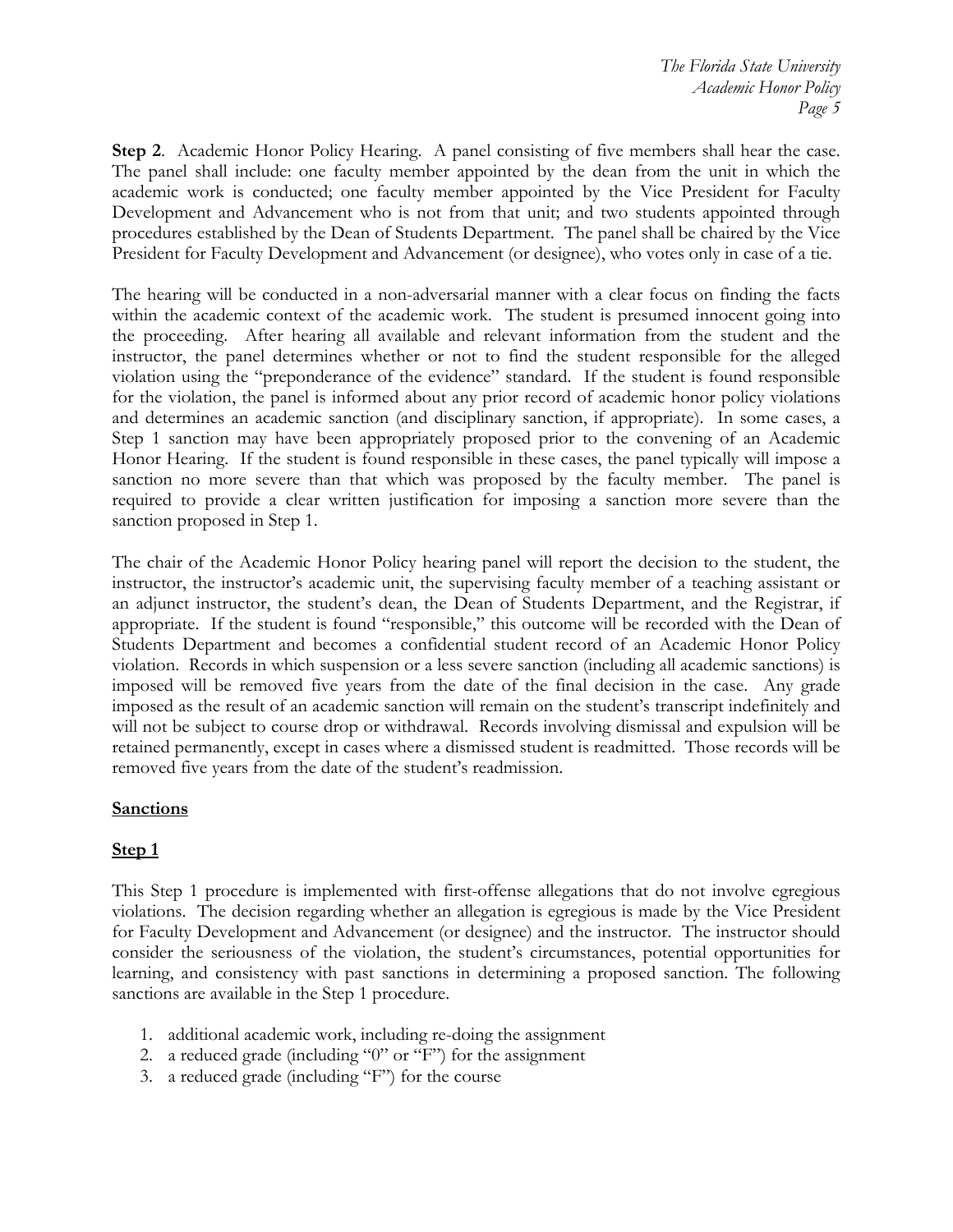*The Florida State University Academic Honor Policy Page 6*

# **Step 2**

An Academic Honor Policy Hearing is held for all second offenses, for all first offenses that involve egregious violations of the Academic Honor Policy, for all offenses that involve simultaneous violations of the Student Conduct Code, and in all cases where the student denies responsibility for the alleged violation. The decision regarding whether an allegation is egregious is made by the Vice President for Faculty Development and Advancement (or designee) and the instructor. In some cases, a Step 1 sanction may have been appropriately proposed prior to the convening of an Academic Honor Policy Hearing. If the student is found responsible in these cases, the panel typically will impose a sanction no more severe than that which was proposed by the faculty member. The panel is required to provide a clear written justification for imposing a sanction more severe than the sanction proposed in Step 1. Students will not be penalized solely for exercising their right to request a Step 2 hearing. The following sanctions are available in Step 2 (see the Procedures section) and may be imposed singly or in combination:

- 1. additional academic work, including re-doing the assignment
- 2. a reduced grade (including "0" or "F") for the assignment
- 3. a reduced grade (including "F") for the course
- 4. Educational Activities attendance at educational programs, development of an academic plan with the assistance of the Academic Center for Excellence, participation in an Ethics Workshop, tutoring regarding proper citation practices, meetings with appropriate faculty or administrators, writing essays, or other educational activities. Fees may be charged to cover the cost of educational activities.
- 5. Restitution, letter of apology, or other restorative act
- 6. Disciplinary Probation a period of time during which any further violation of the Academic Honor Policy puts the student's status with the University in jeopardy. If the student is found "responsible" for another violation during the period of Disciplinary Probation, serious consideration will be given to imposing a sanction of Suspension, Dismissal, or Expulsion. Restrictions that may be placed on the student's activities during this time period include, but are not limited to: participating in student activities; representing the University on athletic teams or in other leadership positions; and participating in practice for athletic or other competitions.
- 7. Suspension Separation from the University for a specified period, not to exceed two years.
- 8. Dismissal Separation from the University for an indefinite period of time. Dismissal is considered a final sanction, but readmission is possible in some cases under documented exceptional circumstances. No consideration will be given to readmitting a dismissed student within the first three years after a dismissal is imposed. Dismissal is noted on the student transcript.
- 9. Expulsion Separation from the University without the possibility of readmission. Expulsion is noted on the student transcript.
- 10. Withholding of diplomas, transcripts, or other records for a specified period of time.
- 11. Suspension of degree, in cases where an offense is discovered after the degree is posted.
- 12. Revocation of degree, in cases where an offense is discovered after the degree is posted.

# **Appeals**

Decisions of the Academic Honor Policy Hearing Panel may be appealed to the Academic Honor Policy Appeal Committee, a standing four-member committee composed of two faculty members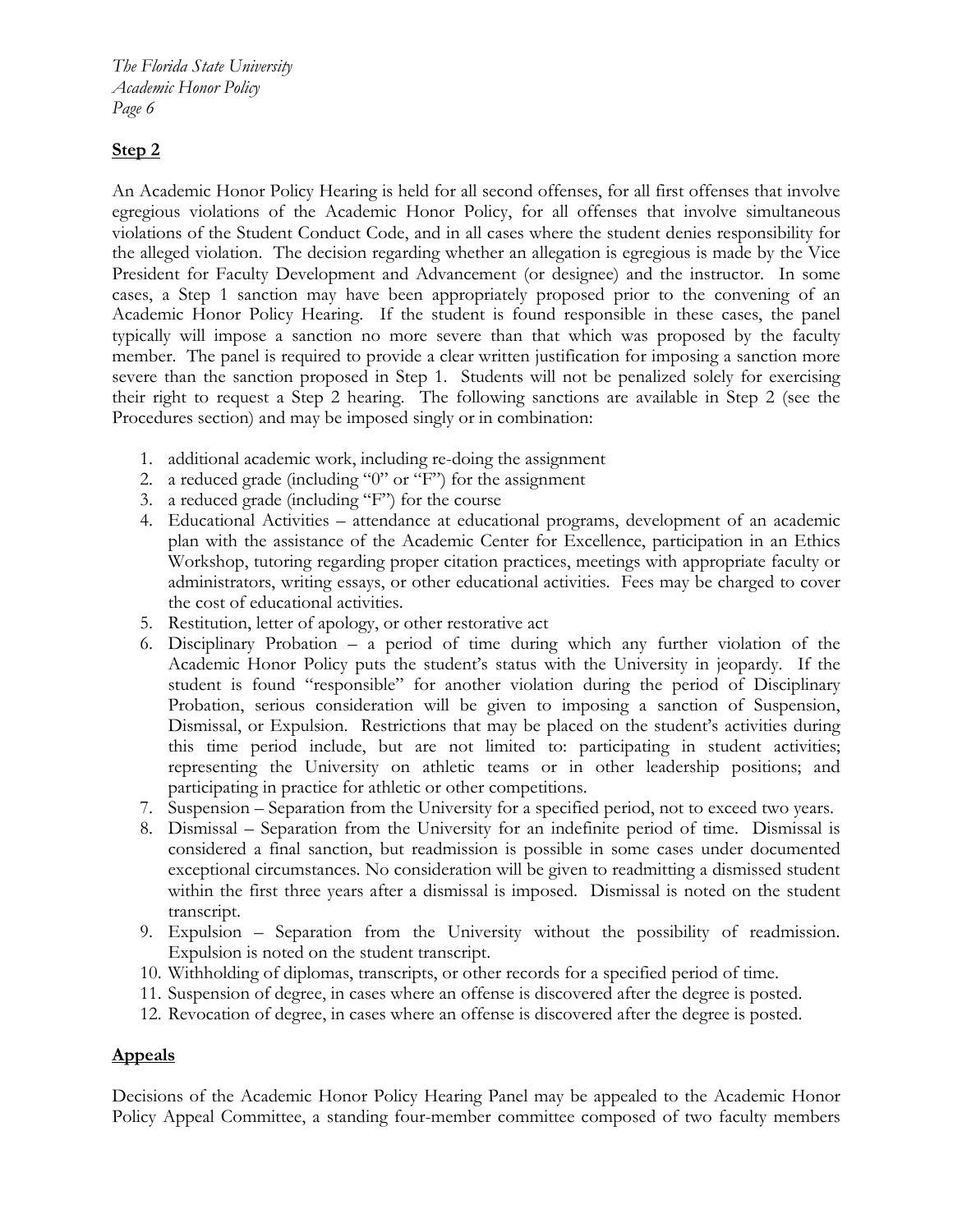appointed by the President and two students appointed by the Vice President for Student Affairs. The chair will be appointed annually by the President, and members will serve two-year renewable terms. In case of a tie vote regarding a case, the committee will submit a written report to the Provost, who will then make the final determination.

On appeal, the burden of proof shifts to the student to prove that an error has occurred. The only recognized grounds for appeal are:

- 1. Due process errors involving violations of a student's rights that substantially affected the outcome of the initial hearing.
- 2. Demonstrated prejudice against the charged student by any panel member. Such prejudice must be evidenced by a conflict of interest, bias, pressure, or influence that precluded a fair and impartial hearing.
- 3. New information that was not available at the time of the original hearing.
- 4. A sanction that is extraordinarily disproportionate to the offense committed.
- 5. The preponderance of the evidence presented at the hearing does not support a finding of responsible. Appeals based on this consideration will be limited to a review of the record of the initial hearing, and the student will not be invited to appear before the Appeal Committee.

The procedures followed during the appeals process are:

- 1. The student should file a written letter of appeal to the Office of the Vice President for Faculty Development and Advancement within 10 class days after being notified of the Academic Honor Policy Hearing Panel decision. This letter should outline the grounds for the appeal (see 1-5 above) and should provide supporting facts and relevant documentation.
- 2. The Academic Honor Policy Appeal Committee will review this letter of appeal and will hear the student and any witnesses called by the student, except in appeals based on consideration #5 above. The committee may also gather any additional information it deems necessary to make a determination in the case. The instructor is not typically involved in the appellate process.
- 3. The Appeals Committee may affirm, modify, or reverse the initial panel decision, or it may order a new hearing to be held. This decision becomes final agency action when it is approved by the Provost. In cases where the student is found responsible, the decision becomes a confidential student record of academic dishonesty.
- 4. Appellate decisions are communicated in writing to the student, the instructor, the instructor's academic unit, the supervising faculty member of a teaching assistant or an adjunct instructor, the Office of the Vice President for Faculty Development and Advancement, the student's academic dean, the Dean of Students Department, and the Registrar, if necessary, within 30 class days of the appellate hearing.

### **Academic Honor Policy Committee**

An Academic Honor Policy Committee shall be appointed by the University President. The Committee will include three faculty members, selected from a list of six names provided by the Faculty Senate Steering Committee; and three students, selected from a list of six names provided by the Student Senate. The Vice President for Faculty Development and Advancement or designee and the Dean of Students or designee shall serve *ex officio*. Faculty members will serve three-year